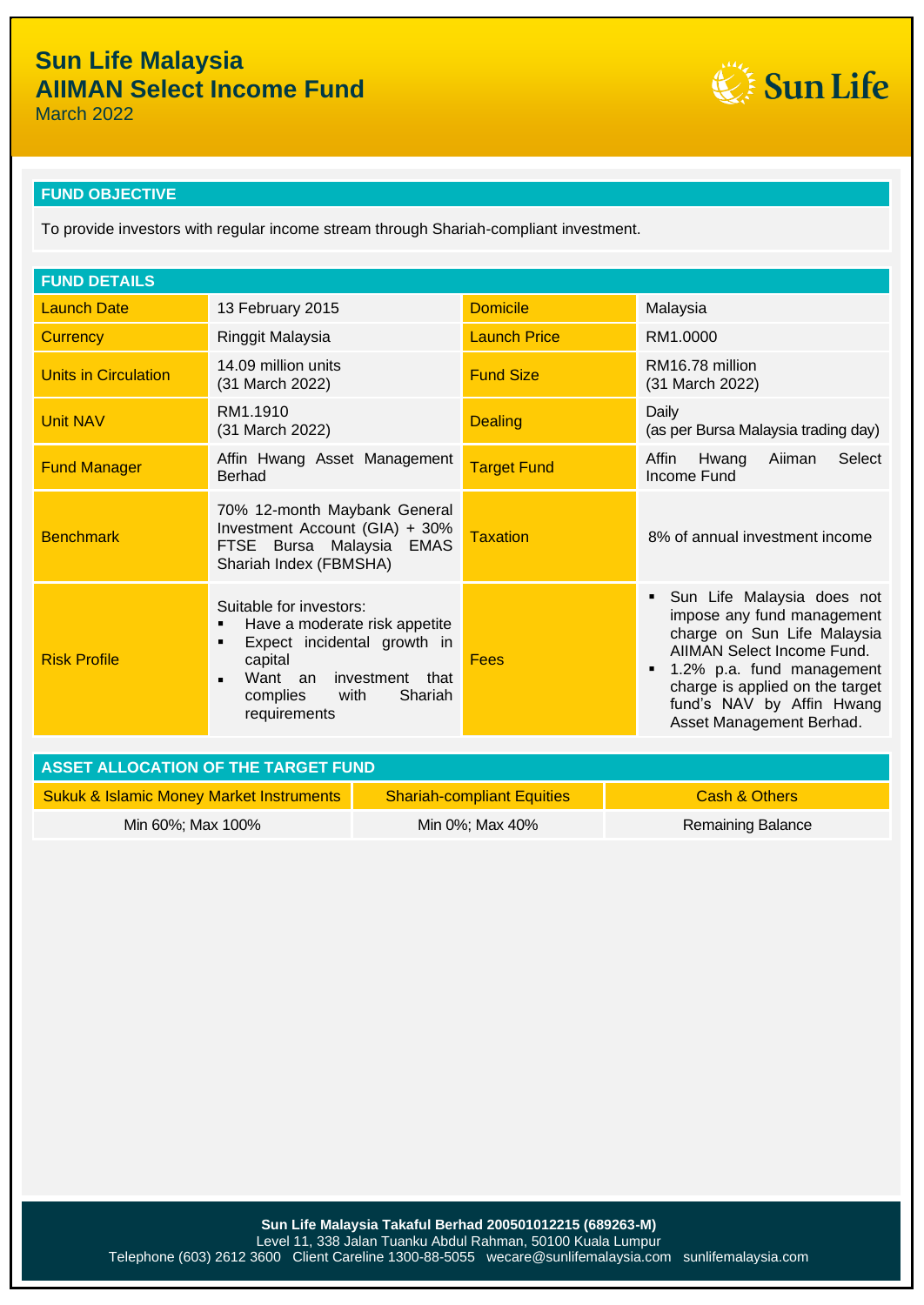## **Sun Life Malaysia AIIMAN Select Income Fund**

March 2022



| <b>SECTOR ALLOCATION OF THE TARGET</b><br><b>FUND</b> |        |
|-------------------------------------------------------|--------|
| <b>Industrials</b>                                    | 17.9%  |
| <b>Utilities</b>                                      | 14.5%  |
| <b>Financial Services</b>                             | 10.5%  |
| <b>Technology</b>                                     | 10.5%  |
| <b>Real Estate</b>                                    | 7.3%   |
| <b>Telecommunications</b>                             | 5.6%   |
| <b>Basic Materials</b>                                | 4.4%   |
| <b>Financials</b>                                     | 3.6%   |
| <b>Energy</b>                                         | 3.1%   |
| <b>Consumer Discretionary</b>                         | 2.8%   |
| <b>Banks</b>                                          | 2.0%   |
| <b>Others</b>                                         | 9.4%   |
| <b>Cash &amp; Cash Equivalents</b>                    | 8.4%   |
| Total                                                 | 100.0% |

| <b>SECTOR ALLOCATION OF THE TARGET</b><br><b>FUND</b> |       | TOP HOLDINGS OF THE TARGET FUND (SUKUK)    |               |                      |      |  |
|-------------------------------------------------------|-------|--------------------------------------------|---------------|----------------------|------|--|
| <b>Industrials</b>                                    | 17.9% | <b>Bonds Issuer</b>                        | <b>Coupon</b> | <b>Maturity Date</b> | %    |  |
| <b>Utilities</b>                                      | 14.5% | Lebuhraya DUKE Fasa 3 Sdn Bhd              | 5.95%         | 23.08.34             | 4.1  |  |
| <b>Financial Services</b>                             | 10.5% | <b>WCT Holdings Bhd</b>                    | 5.80%         | 27.09.49             | 4.1  |  |
| <b>Technology</b>                                     | 10.5% | Westports Malaysia Sdn Bhd                 | 4.53%         | 01.04.27             | 3.1  |  |
| <b>Real Estate</b>                                    | 7.3%  | Tadau Energy Sdn Bhd                       | 5.20%         | 27.07.23             | 3.1  |  |
| <b>Telecommunications</b>                             | 5.6%  | <b>YTL Power International Bhd</b>         | 5.05%         | 03.05.27             | 3.0  |  |
| <b>Basic Materials</b>                                | 4.4%  | TOP HOLDINGS OF THE TARGET FUND (EQUITIES) |               |                      |      |  |
| <b>Financials</b>                                     | 3.6%  | 3.5%<br><b>Singapore Telecom Ltd</b>       |               |                      |      |  |
| <b>Energy</b>                                         | 3.1%  | <b>Taiwan Semiconductor Manufac</b>        |               |                      | 2.3% |  |
| <b>Consumer Discretionary</b>                         | 2.8%  | <b>BHP Group Ltd</b><br>2.1%               |               |                      |      |  |
| <b>Banks</b>                                          | 2.0%  | <b>Telkom Indonesia Persero Tbk PT</b>     |               |                      | 2.1% |  |
| <b>Others</b>                                         | 9.4%  | <b>Pilbara Minerals Ltd</b>                |               |                      | 1.6% |  |
| $\sim$ $\sim$ $\sim$ $\sim$ $\sim$ $\sim$ $\sim$      |       |                                            |               |                      |      |  |

### **PERFORMANCE RECORD**

This fund feeds into Affin Hwang AIIMAN Select Income Fund ("target fund") with the objective to provide investors with regular income stream through Shariah-compliant investments. The target fund will invest in a diversified portfolio of Sukuks, Shariah-compliant equities and Islamic money market instruments.

Table below shows the investment returns of Sun Life Malaysia AIIMAN Select Income Fund versus its benchmark as at 31 March 2022:

| $\frac{1}{2}$    | YTD     | 1M      | 6M      | 1-Year  | 3-Years | 5-Years | <b>Since</b><br><b>Inception</b> |
|------------------|---------|---------|---------|---------|---------|---------|----------------------------------|
| Fund*            | $-2.74$ | $-0.86$ | $-4.28$ | $-4.68$ | 4.95    | 10.89   | 19.10                            |
| <b>Benchmark</b> | $-0.41$ | $-0.29$ | $-0.28$ | $-0.71$ | 6.64    | 9.03    | 15.50                            |

*\* Calculation of past performance is based on NAV-to-NAV*

**Notice: Past performance of the fund is not an indication of its future performance which may differ. The fund performance is not guaranteed.**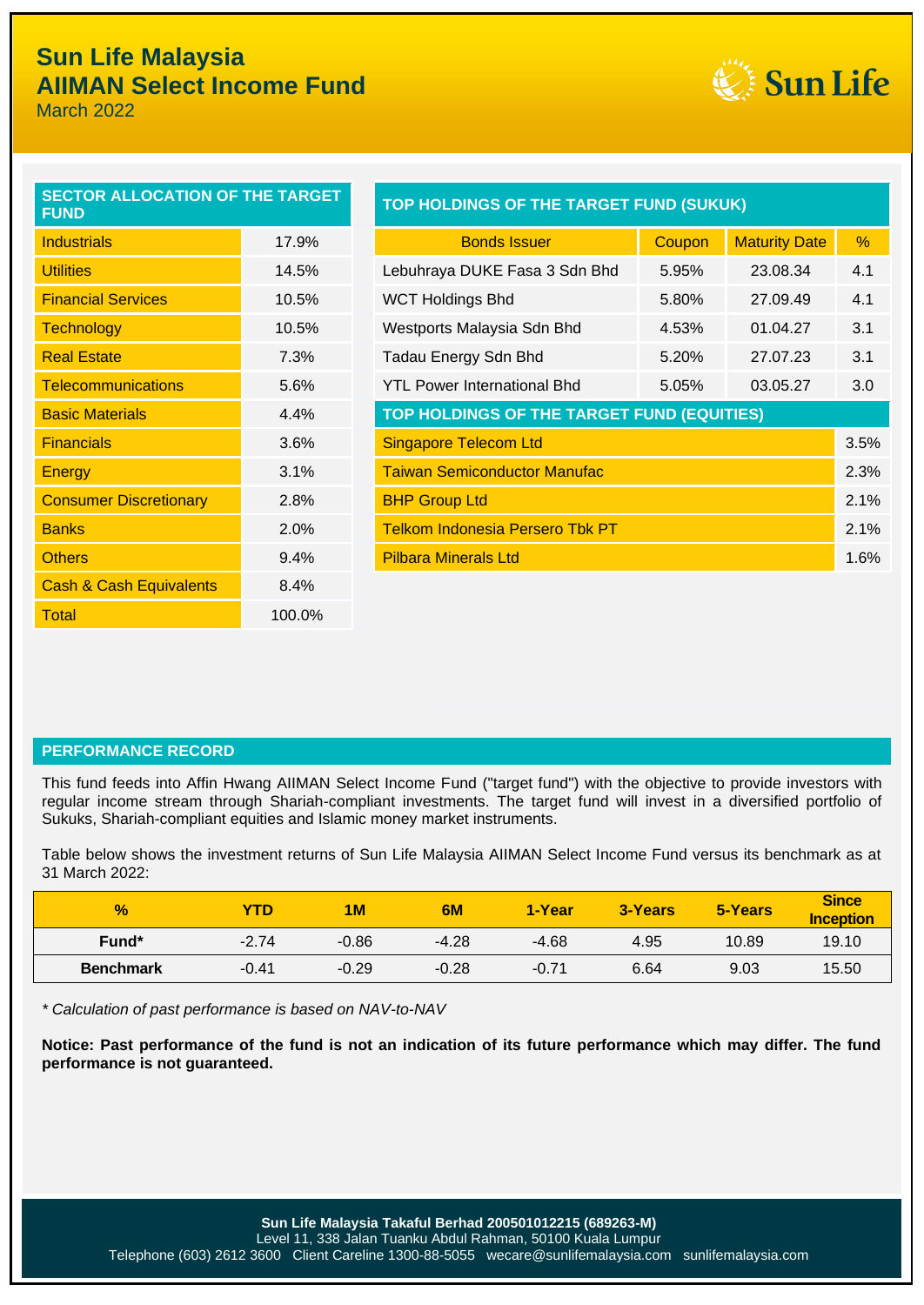

March 2022

### **FUND MANAGER'S COMMENTS**

- The broader MSCI Asia ex-Japan fell 2.9% as China swung between gains and losses in a volatile March. After facing losses throughout the year, Chinese equities rebounded higher after policymakers pledged to ensure market stability.
- The FBM100 index fell -0.4% in March, driven by profit-taking activities. Most sectors were treading water with the exception of reopening beneficiaries, which surged ahead of international border reopening in April.
- Foreign funds continue to pile into the local market with net inflows of RM6.4 billion YTD, mainly into banks and commodity stocks. This compares to an outflow of RM3.5 billion in 2021 when foreign investors shunned Malaysia equities.
- The construction sector gained after further details were announced on the MRT3 project. Large contractors with strong balance sheet may stand a better chance of winning turnkey projects and emerge as beneficiaries. Other companies that stand to benefit include building materials suppliers as construction picks-up.
- The government announced the allowance of a special EP withdrawal of up to RM10,000, the fourth round of such withdrawal since the pandemic first hit in 2020. Should there be a high take up, EPF may have to dispose its foreign holdings to meet these withdrawals, and may also limit their ability to invest in the domestic market. The government also announced that the minimum wage would be increased to RM1,500 starting in May. While full details are yet to be released, sectors that are reliant on low-skilled labour could be vulnerable to higher labour costs.

### **STRATEGY**:

- The fund's fixed income exposure was slightly reduced to around 59%, while equity exposure was increased to around 32%.
- Malaysia's economy is set to rebound after full border opening effective 1st April. We have been positioned in beneficiaries of further economic reopening, which will lead to earnings recover in sectors such as tourism, aviation, and consumer. Markets have stabilized after more clarity from US Federal Reserves. Key risks to watch now remains the Russian-Ukraine conflict and the effect of commodity prices on inflation.
- BNM has revised the growth outlook for 2022 to factor in downside risks and has signaled a gradual reduction in monetary accommodation. Nonetheless, we opine BNM will monitor prospect of higher inflation and signs of financial market imbalances in upcoming MPC meetings. No change to our call for a 25-50bps hike in 2H2022. Risk-reward has turned attractive but we are mindful of the still elevated bond supply in 1H 2022. Hawkish US Fed and elevated UST would still result in domestic yields coming under pressure.
- *Rates strategy*: US Treasuries volatility and large bond supply will likely see a volatile rates environment maintain a trading stance for government bonds
- *Credit strategy*: Prefer stronger and higher rated names, and to participate in primary issuances for better yield.
- *Duration strategy*: We take a more defensive stance and target for a short to neutral duration (0.8-1x of benchmark duration). We remain flexible to trade within duration the band to capitalize on opportunities.
- For equities, we are positive on banks, which is a clear beneficiary of economic growth, coupled with strong outlook on loan growth and asset quality. We also like technology companies, where we see value emerging after the recent heavy selloff, and which has strong earnings visibility driven by secular growth trends (e.g. 5G, EV, solar energy).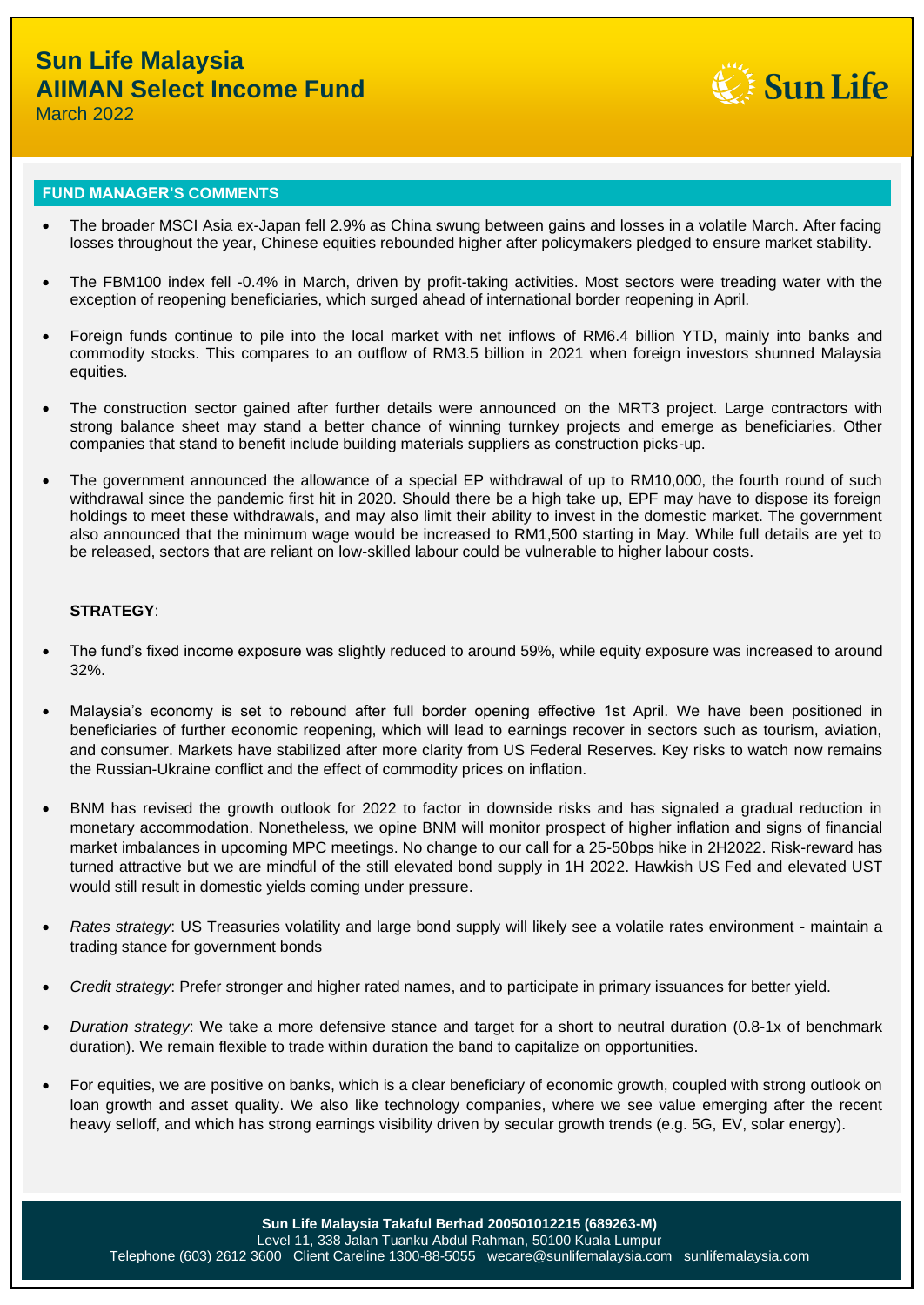# **Sun Life Malaysia AIIMAN Select Income Fund**

March 2022



### **RISKS**

| All investment carries some form of risks. The potential key risks include but are not limited to the following: |                                                                                                                                                                                                                                                                                                                                                                                                                                                                                                                                                                                                                                                                                                                                                             |  |  |  |
|------------------------------------------------------------------------------------------------------------------|-------------------------------------------------------------------------------------------------------------------------------------------------------------------------------------------------------------------------------------------------------------------------------------------------------------------------------------------------------------------------------------------------------------------------------------------------------------------------------------------------------------------------------------------------------------------------------------------------------------------------------------------------------------------------------------------------------------------------------------------------------------|--|--|--|
| <b>Manager's Risk</b>                                                                                            | This risk refers to the day-to-day management of the target fund by Affin Hwang which will impact<br>the performance of the target fund. For example, investment decisions undertaken by Affin Hwang<br>as a result of an incorrect view of the market or any non-compliance with internal policies,<br>investment mandate, the deed, relevant law or guidelines due to factors such as human error,<br>fraudulent, dishonesty or weaknesses in operational process and systems, may adversely affect<br>the performance of the target fund.                                                                                                                                                                                                                |  |  |  |
| <b>Inflation Risk</b>                                                                                            | This is the risk that your investment in the target fund may not grow or generate income at a rate<br>that keeps pace with inflation. This would reduce your purchasing power even though the value of<br>the investment in monetary terms has increased.                                                                                                                                                                                                                                                                                                                                                                                                                                                                                                   |  |  |  |
| <b>Credit/Default risk</b>                                                                                       | Credit risk relates to the creditworthiness of the issuers of the investment (Sukuk and Islamic<br>money markets instruments) and their expected ability to make timely payment of profit and/or<br>principal. Any adverse situations faced by the issuers may impact the value as well as liquidity of<br>the investment. In the case of rated investments, this may lead to a credit downgrade. Default risk<br>relates to the risk of an issuer of the investment either defaulting on payments or failing to make<br>payments in a timely manner which will in turn adversely affect the value of the investment. This<br>could adversely affect the value of the target fund.                                                                          |  |  |  |
| <b>Counterparty risk</b>                                                                                         | This risk concerns with the target fund's investment in Shariah-compliant derivatives where the<br>other party in an agreement may default on the terms of the agreement. Generally, counterparty<br>risk can be reduced by emphasis on credit analysis of the counterparty to determine its<br>creditworthiness.                                                                                                                                                                                                                                                                                                                                                                                                                                           |  |  |  |
| <b>Interest rate risk</b>                                                                                        | Interest rate risk refers to the impact of interest rate changes on the valuation of Sukuk. When<br>interest rates rise, Sukuk's prices generally decline and this may lower the market value of the<br>target fund's investment in Sukuk. The reverse may apply when interest rates fall. In order to<br>mitigate interest rate risk, Affin Hwang will need to manage the debt portfolio taking into account<br>the coupon rate and time to maturity of the Sukuk.<br>Note: Interest rate is a general indicator that will have an impact on the management of the target<br>fund regardless of whether it is a Shariah-based fund or otherwise. It does not in any way suggest<br>that the target fund will invest in conventional financial instruments. |  |  |  |
| <b>Stock Specific Risk</b>                                                                                       | Prices of a particular Shariah-compliant stock may fluctuate in response to the circumstances<br>affecting individual companies such as adverse financial performance, news of a possible merger<br>or loss of key personnel of a company. Any adverse price movements of such Shariah-compliant<br>stock will adversely affect the target fund's NAV.                                                                                                                                                                                                                                                                                                                                                                                                      |  |  |  |
| <b>Shariah-compliant</b><br>warrants<br>investment risk                                                          | The value of the Shariah-compliant warrants will depend on the pricing of the underlying security<br>whereby the growth and performance prospect of the underlying security would consequentially<br>affect the value of the Shariah-compliant warrants. In addition, the value of the Shariah-compliant<br>warrants may decrease exponentially as the Shariah-compliant warrants approach their maturity<br>date and the potential gains from a favourable price movement of the underlying security may be<br>offset by aggressive time decay. Affin Hwang may consider unwinding these Shariah-compliant<br>warrants if there are material adverse changes to its value with the aim to mitigate the risk.                                               |  |  |  |